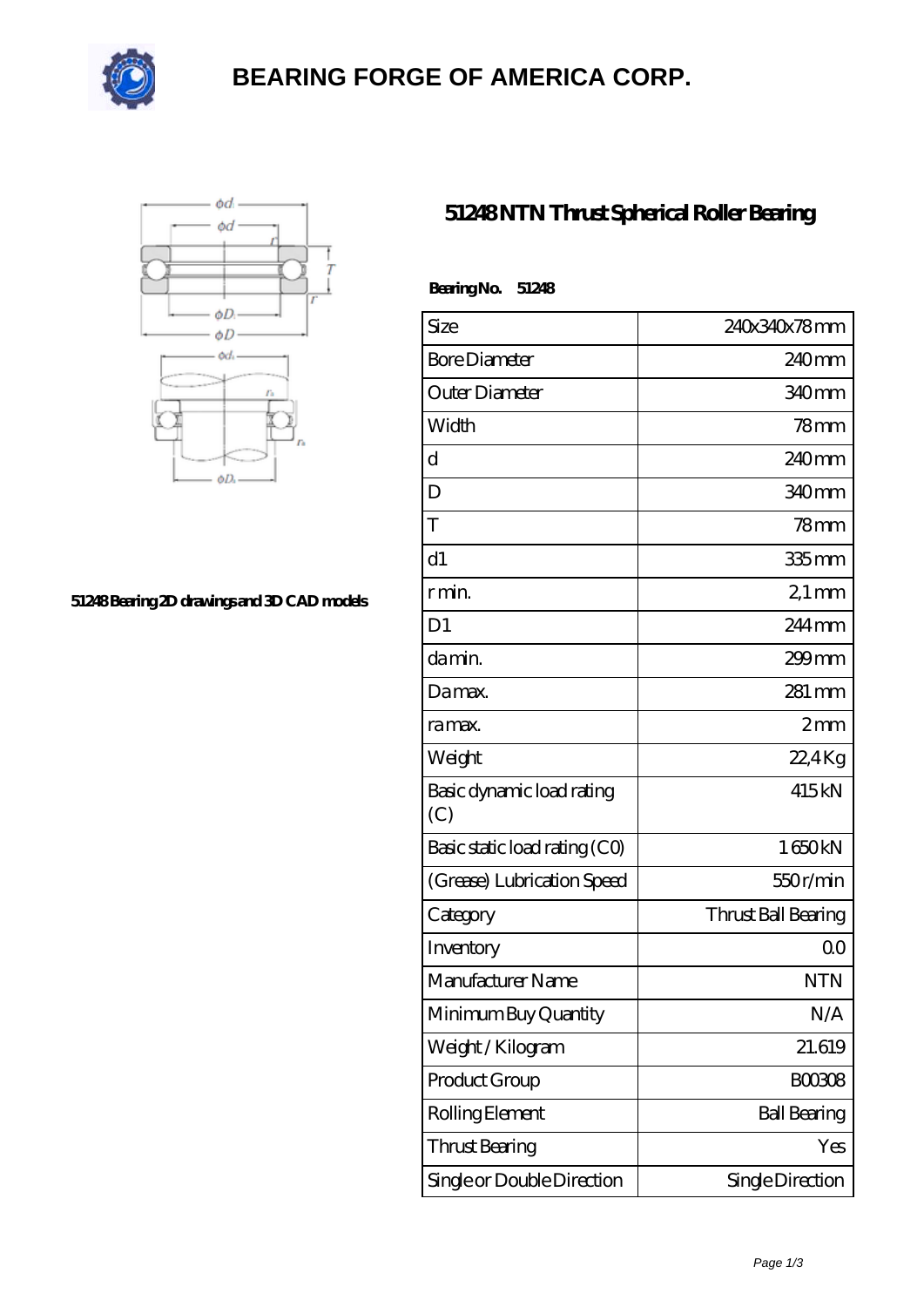

## **[BEARING FORGE OF AMERICA CORP.](https://nskf-bearings.com)**

| <b>Banded</b>                          | No                                                                                                                                                                          |
|----------------------------------------|-----------------------------------------------------------------------------------------------------------------------------------------------------------------------------|
| Cage Material                          | Steel                                                                                                                                                                       |
| Precision Class                        | ABEC 1   ISO PO                                                                                                                                                             |
| Component Description                  | Roller Assembly Plus<br>Raceways                                                                                                                                            |
| Other Features                         | Single Row   With Flat Seat                                                                                                                                                 |
| Long Description                       | 240MM Bore 1; 244MM<br>Bore 2, 340MM Outside<br>Diameter; 78MM Height;<br><b>Ball Bearing, Single</b><br>Direction; Not Banded;<br>Steel Cage; ABEC 1   ISO PO<br>Precision |
| Inch - Metric                          | Metric                                                                                                                                                                      |
| Category                               | Thrust Ball Bearings                                                                                                                                                        |
| <b>UNSPSC</b>                          | 31171552                                                                                                                                                                    |
| Harmonized Tariff Code                 | 8482105008                                                                                                                                                                  |
| Noun                                   | Bearing                                                                                                                                                                     |
| Keyword String                         | <b>Ball Thrust</b>                                                                                                                                                          |
| Manufacturer URL                       | http://www.ntnamerica.co<br>m                                                                                                                                               |
| Manufacturer Item Number               | 51248                                                                                                                                                                       |
| Weight/LBS                             | 49.38355                                                                                                                                                                    |
| Height                                 | 3071 Inch   78 Millimeter                                                                                                                                                   |
| Bore 2                                 | 9.606Inch   244 Millimeter                                                                                                                                                  |
| Overall Height with<br>Aligning Washer | OInch   OMillimeter                                                                                                                                                         |
| Outside Diameter                       | 13386Inch   340Millimeter                                                                                                                                                   |
| Bore 1                                 | 9.449Inch   240Millimeter                                                                                                                                                   |
| bore diameter:                         | 240mm                                                                                                                                                                       |
| dynamic load capacity:                 | 415000N                                                                                                                                                                     |
| outside diameter:                      | 335 mm                                                                                                                                                                      |
| operating temperature<br>range:        | $-40$ to $120^{\circ}$ C                                                                                                                                                    |
| overall width:                         | 78 <sub>mm</sub>                                                                                                                                                            |
|                                        |                                                                                                                                                                             |